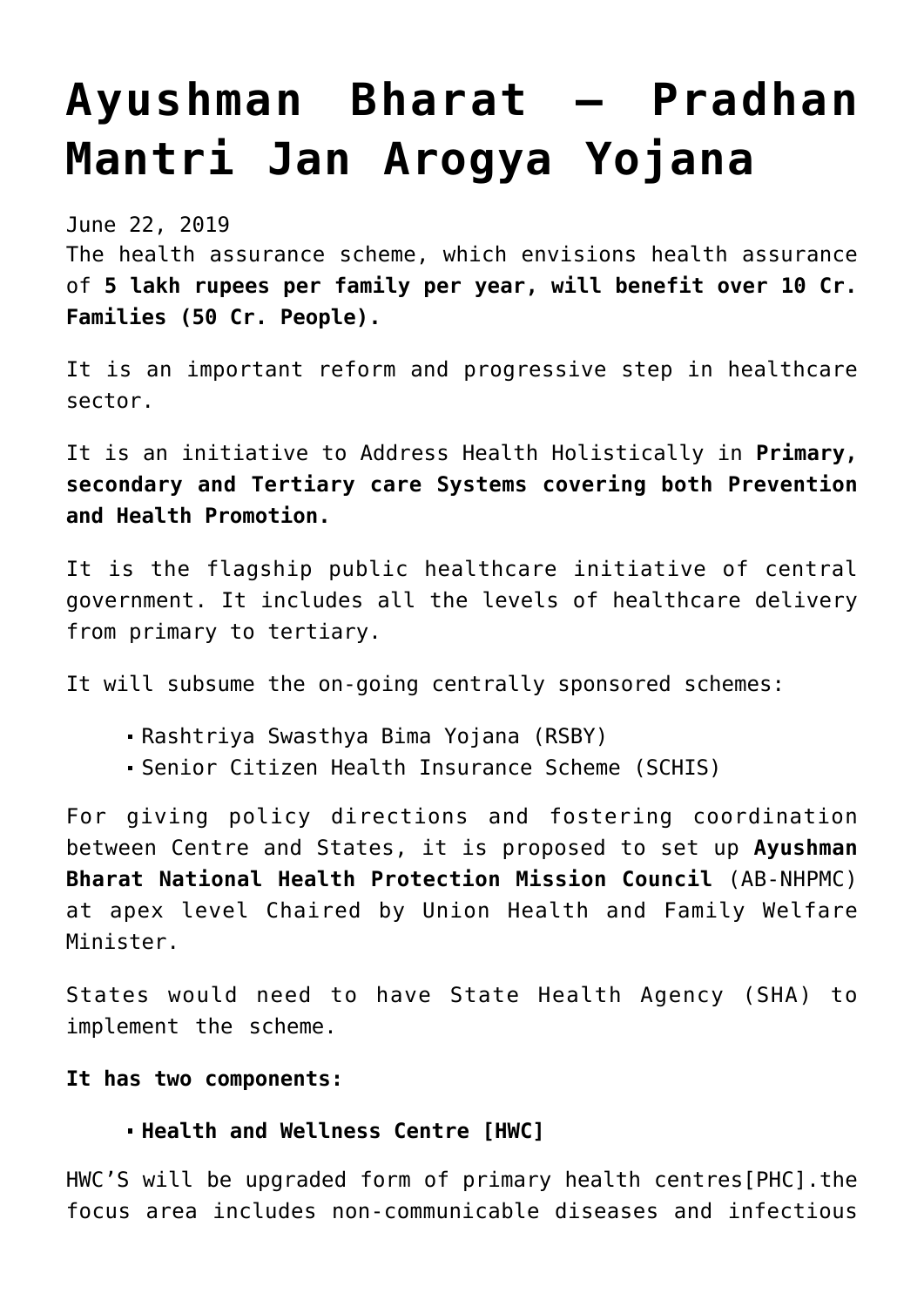diseases along with neonatal and maternal care.HWC are primarily meant for early detection and prevention. This is significant in sense as burden on secondary and tertiary health system will reduce if early detection takes place, moreover rural areas will benefit as HWC will spread across India.

## **National Health Protection Scheme [NHPS]**

NHPS is an insurance scheme which covers costing up to 5 lakh rupees per family per year for secondary and tertiary care hospitalization. It will cover 10 crores poor and vulnerable families. The scheme will reduce out of pocket expenditure and offers a choice for treatment at private hospitals.

## **Strategy of the scheme**

- Establishment of Ayushman Bharat National Health Protection Mission Agency at National Level and State Health Agency to ensure proper implementation of Scheme at National, State and UT levels.
- The States and UTs can implement scheme through an insurance company or Directly through Trust/Society. This would increase Ambit of the Scheme at Ground levels.

### **Merits of the scheme**

- A Strong Network of 1.5 Lakhs Health and Wellness Centres across the Country would constitute Foundation of India's new Healthcare Systems.
- It will cover more than 10 Crore Poor and Vulnerable Families of the Society.
- The Support from Trained Nurses and Health Workers increase the Availability near Home in Rural Areas.
- Vulnerable Sections of the Society would have access to Healthcare to almost all medical and Surgical Conditions that can occur in Lifetime.
- Package Rates decided by Government for Private